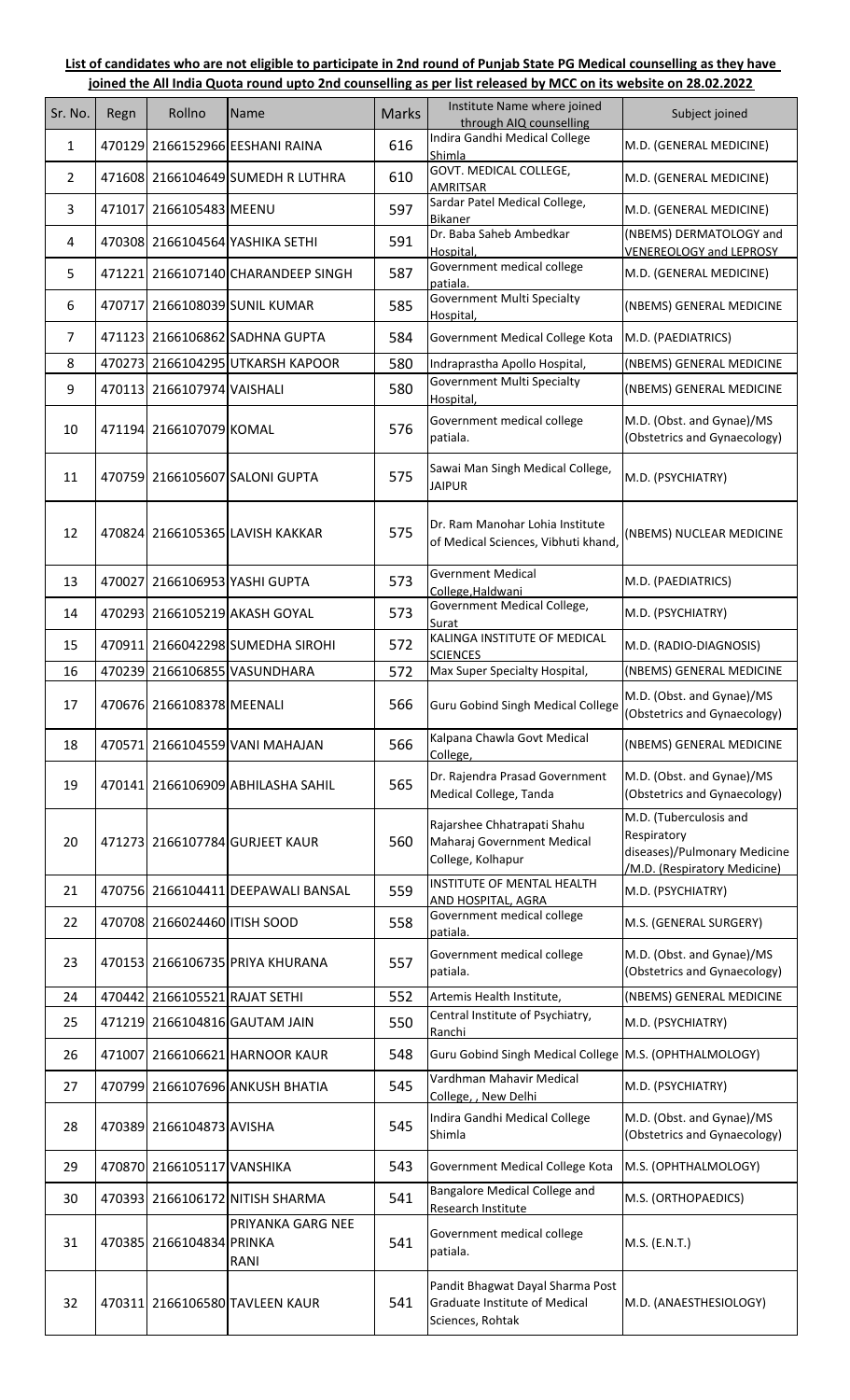| 33 |                             | 470023 2166104600 GURPREET SINGH       | 538 | Sir Ganga Ram Hospital,                                                           | (NBEMS) OPHTHALMOLOGY                         |
|----|-----------------------------|----------------------------------------|-----|-----------------------------------------------------------------------------------|-----------------------------------------------|
| 34 |                             | 471485 2166105138 ASMITA MITTAL        | 535 | Dr. Rajendra Prasad Government<br>Medical College, Tanda                          | M.S. (OPHTHALMOLOGY)                          |
| 35 |                             | 471237 2166105235 MIANK GARG           | 530 | Guru Gobind Singh Medical College M.D. (PSYCHIATRY)                               |                                               |
| 36 |                             | 470251 2166137907 AISHANI CHAWLA       | 530 | HBT Medical College and Dr RN<br>Cooper Municipal General Hospital<br>Juhu        | M.D. (ANAESTHESIOLOGY)                        |
| 37 |                             | 470407 2166104291 SANJEEV CHATRATH     | 525 | Artemis Health Institute,                                                         | (NBEMS) ORTHOPAEDICS                          |
| 38 | 470792 2166105023 ISHA GARG |                                        | 524 | Ravindra Nath Tagore Medical<br>College, Udaipur                                  | M.D. (ANAESTHESIOLOGY)                        |
| 39 |                             | 471117 2166107149 AMANAT KAUR VIRK     | 521 | GOVT. MEDICAL COLLEGE,<br>AMRITSAR                                                | M.D. (ANAESTHESIOLOGY)                        |
| 40 |                             | 470788 2166106759 PARMINDER KAUR       | 520 | GOVT. MEDICAL COLLEGE,<br><b>AMRITSAR</b>                                         | M.D. (ANAESTHESIOLOGY)                        |
| 41 |                             | 471022 2166108303 POOJAN MARKEN        | 519 | Lokopriya Gopinath Bordoloi<br>Regional Institute of Mental Health                | M.D. (PSYCHIATRY)                             |
| 42 |                             | 470886 2166105485 DIVYA SHARMA         | 515 | Asian Institute of Medical Sciences, (NBEMS) GENERAL SURGERY                      |                                               |
| 43 |                             | 470921 2166105967 TANVEER KAUR         | 514 | HOMI BHABHA CANCER HOSPITAL,<br>SANGRUR                                           | M.D. (Radiotherapy/ Radiation<br>Oncology)    |
| 44 | 470136 2166105038           | <b>GURKIRAT SINGH</b><br><b>BAKSHI</b> | 513 | Guru Gobind Singh Medical College M.D. (ANAESTHESIOLOGY)                          |                                               |
| 45 |                             | 471658 2166024387 LAVANYA RISHI        | 509 | Indira Gandhi Medical College<br>Shimla                                           | M.D. (Radiotherapy/ Radiation<br>Oncology)    |
| 46 |                             | 471168 2166109910 SUYASH DWIVEDI       | 507 | Alakh Nayan Mandir Insttitute of<br>Ophthalmology,                                | (NBEMS) OPHTHALMOLOGY                         |
| 47 |                             | 470959 2166106272 KASHISH DHINGRA      | 507 | KALINGA INSTITUTE OF MEDICAL<br><b>SCIENCES</b>                                   | M.S. (ORTHOPAEDICS)                           |
| 48 |                             | 470979 2166104844 MANAV BABBAR         | 506 | Venkateshwar Hospital,                                                            | (NBEMS) ORTHOPAEDICS                          |
| 49 |                             | 471026 2166104884 NAVDEEP BACHAN       | 500 | <b>Gvernment Medical</b><br>College, Haldwani                                     | M.D. (GENERAL MEDICINE)                       |
| 50 |                             | 471675 2166108271 NAVDEEP GOYAL        | 499 | Government medical college<br>patiala.                                            | M.D. (PATHOLOGY)                              |
| 51 |                             | 470418 2166106125 NITASHA PATHANIA     | 496 | Government Multi Specialty<br>Hospital,                                           | (NBEMS) ANAESTHESIOLOGY                       |
| 52 | 470265 2166107973 SONIKA    |                                        | 493 | Government medical college<br>patiala.                                            | M.D. (ANAESTHESIOLOGY)                        |
| 53 |                             | 470161 2166104254 SUYASHA SHARMA       | 489 | MAA E.N.T HOSPITALS, MAA<br><b>HOSPITALS PVT. LTD)</b>                            | (NBEMS) Otorhinolaryngology<br>(E.N.T.)       |
| 54 |                             | 470330 2166119143 KAVNEET SINGH        | 488 | KRISHNA INSTITUTE OF MEDICAL<br>SCIENCES, KARAD                                   | M.D. (RADIO-DIAGNOSIS)                        |
| 55 |                             | 470854 2166105278 MONIKA BAGHLA        | 488 | Sahai Hospital and Research<br>Centre,                                            | (NBEMS) OPHTHALMOLOGY                         |
| 56 |                             | 470118 2166044135 NISHANT KAMBOJ       | 488 | Dr. Sampurnanand Medical College M.D. (Radiotherapy/ Radiation<br>(SNMC), JODHPUR | Oncology)                                     |
| 57 |                             | 470044 2166108023 KOMAL MITTAL         | 487 | Action Cancer hospital,                                                           | (NBEMS) RADIATION<br><b>ONCOLOGY</b>          |
| 58 |                             | 470940 2166107114 JYOTISHNA DANIA      | 486 | Medanta The Medicity,                                                             | (NBEMS) RADIATION<br><b>ONCOLOGY</b>          |
| 59 |                             | 470352 2166107424 BABANJOT KAUR        | 483 | Jaipur Golden Hospital,                                                           | (NBEMS) ANAESTHESIOLOGY                       |
| 60 |                             | 470211 2166106192 AMOLPREET KAUR       | 479 | Fortis Hospital,                                                                  | (NBEMS) ANAESTHESIOLOGY                       |
| 61 |                             | 470606 2166046272 ASHISH BANSAL        | 478 | <b>Bhandari Hospital and Research</b><br>Centre,                                  | (NBEMS-DIPLOMA) Obstetrics<br>and Gynaecology |
| 62 |                             | 470969 2166104612 MANDEEP SINGH        | 475 | Guru Gobind Singh Medical College   M.S. (ORTHOPAEDICS)                           |                                               |
| 63 |                             | 471577 2166108206 NAVDEEP KHANGURA     | 471 | Ravindra Nath Tagore Medical<br>College, Udaipur                                  | M.D. (PATHOLOGY)                              |
| 64 |                             | 471260 2166106702 JAGTARAN SINGH       | 466 | <b>Government Multi Specialty</b><br>Hospital,                                    | (NBEMS-DIPLOMA)<br>ANAESTHESIOLOGY            |
| 65 |                             | 470648 2166046481 NITESH SNEHI         | 465 | Guru Gobind Singh Medical College M.S. (GENERAL SURGERY)                          |                                               |
| 66 |                             | 471299 2166042213 ESHA MAHESHWARI      | 461 | JAWAHAR LAL NEHRU MEDICAL<br>COLLEGE, AJMER                                       | M.D. (PATHOLOGY)                              |
| 67 |                             | 471140 2166107569 RITIKA VISAKHA       | 460 | Government medical college<br>patiala.                                            | M.D. (PATHOLOGY)                              |
| 68 |                             | 470043 2166106720 GURLEEN KAUR         | 453 | GOVT. MEDICAL COLLEGE,<br><b>AMRITSAR</b>                                         | M.D. (ANAESTHESIOLOGY)                        |
| 69 |                             | 471233 2166105716 RAJVINDER KAUR       | 449 | Sawai Man Singh Medical College,<br><b>JAIPUR</b>                                 | M.D. (ANAESTHESIOLOGY)                        |
| 70 |                             | 470795 2166104697 AASHNA UPPAL         | 443 | M.M. Institute of Medical Sciences<br>and Research, Ambala                        | M.S. (OPHTHALMOLOGY)                          |